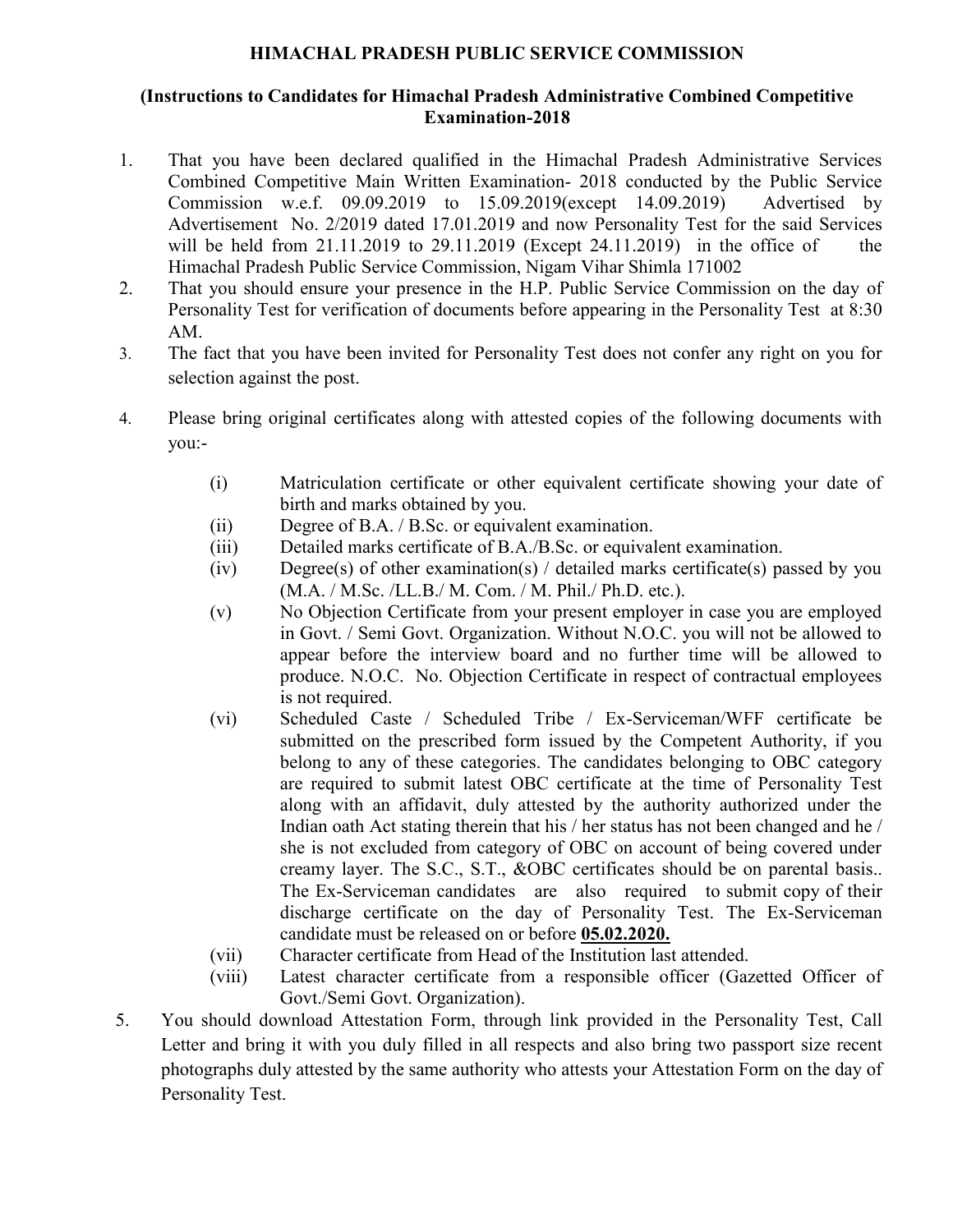- 6. You should also bring the original of all certificates / testimonials copies of which have been enclosed by you with your application form.
- 7. You should also download the **Option Form** through the link provided and bring it with you on the day of Personality Test duly completed in all respects.
- 8. Please bring call letter with you on the day of Personality Test.
- 9. Your admission to the Personality Test is purely provisional and subject to the verification of your eligibility as per rules / instructions.
- 10. Onus of proving that you are eligible for the post is on you only. If the date of notification/ declaration of result is not indicated in the certificate/ degree/ marks list, the date of issue of certificate/ degree/ marks list shall be deemed as date of acquiring essential qualification.
- 11. If you fails to produce any of the certificates mentioned above, which is necessary to determine your eligibility , you shall not be allowed to appear before the personality test board and no further time will be allowed to produce any document.
- 12. Besides, your eligibility will be subject to the conditions given in Advertisement No.2/2019, dated 17/01/2019.
- 13. The Personality Test will be held on the scheduled date even if the day is later on declared holiday by the Govt.
- 14. No T.A. / D.A. will be paid for appearing in this Personality Test. However, 30% discount is allowed by the HRTC in ordinary buses only for attending the personality Test as per communication received from HRTC and discount will be applicable for only three days i.e. one day before and after the evaluation for to & journey.

| From | To | Conductor's    |  |
|------|----|----------------|--|
|      |    | Signature $\&$ |  |
|      |    | Date           |  |
|      |    |                |  |

**NOTE:-You are advised to report in the Commission's office on scheduled date at 8.30 A.M. positively. If you fail to report on or before 9.00 A.M. you will be marked as absent.**

> (ii) NO ELECTRONIC GADGET / MOBILE PHONE / PENDRIVE/ BLUETOOTH ANY OTHER COMMUNICATION / ELECTRONIC DEVICE IS ALLOWED DURING THE EVALUATION. THEREFORE, THE CANDIDATE SHOULD ENSURE THAT THEY ARE NOT IN POSSESION OF ANY KIND OF SUCH DEVICES BEFORE THEY ENTRE THE PREMISES.

> > Sd/-

(Rakhil Kahlon),IAS Secretary H.P.Public Service Commission